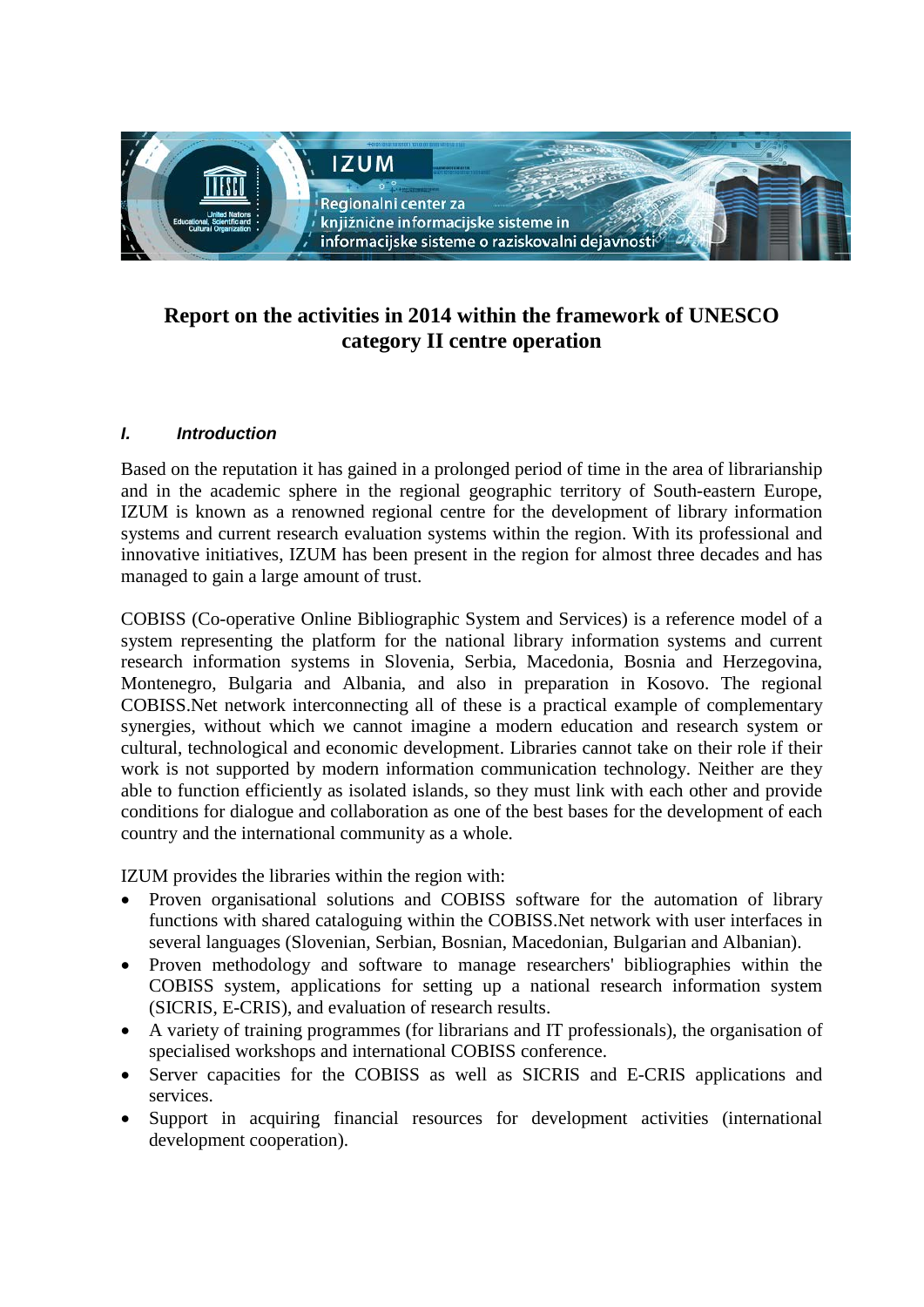The long-term objective is to link and connect all higher education and research organizations as well as academic, special and public libraries in target countries into the COBISS.Net network and establish compatible systems for the evaluation of research activity.

We recognise the following necessary steps:

- Motivate competent ministries and public authorities, research and educational organisations as well as libraries to recognise and accept the concept of national systems, linked into the COBISS.Net network.
- Qualify the national COBISS Centres and national E-CIRS Centres as well as libraries for the implementation of organisational solutions and the COBISS/E-CRIS software.
- Co-finance the development of the national COBISS and E-CRIS systems (library equipment, staff training, managing researchers' bibliographies) until the satisfacoty establishment of the said systems in the target countries

### *II. Strategic reasons for development assistance to target countries*

The **Resolution on International Development Cooperation of the Republic of Slovenia for the period until 2015**, adopted by the National Assembly in July 2008, sets forth the Western Balkans as the first geographical priority. It further defines the substantive-thematic priorities, which include:

- *»Cooperation in science and technology, including the establishment of integrated library information systems and research information systems to support education and research, as well as cultural, technological and economic development;*
- *Providing training for experts from target countries, particularly (i) granting scholarships for various programmes in Slovenia and (ii) supporting education programmes for selected groups in target countries".*

Chapter *3.17 Strengthening cooperation in science and technology and integration in research and information society* of the **Action Plan on the functioning of the Republic of Slovenia towards the Western Balkans in 2013,** among other things, includes the following:

- »*Implementation of the COBISS.Net project (Albania, Bosnia and Herzegovina, Montenegro, Kosovo, Macedonia, Serbia). Transfer of Slovenian knowledge to the said countries; access to scientific and cultural treasures collected in the national and other libraries as well as in scientific and research institutions of the geopolitical area of South-East Europe; starting priorities (economic, commercial and political) in the said countries in light of the envisaged EU enlargement.«* 

As an international development cooperation coordinator of the Republic of Slovenia, the **Ministry of Foreign Affairs (MFA)** has referred to COBISS.Net as one of the most successful international cooperation projects in the region, primarily due to its long-term orientation. Unfortunately, however, the MFA further notes that it has "no possibilities" to provide any financial support from the funds of the Directorate for International Development Cooperation and Humanitarian Assistance. Supposedly, the reason for this lies in the fact that funds for international development cooperation are still fairly decentralised over the ministries; COBISS.Net is an information infrastructure of education, science and culture,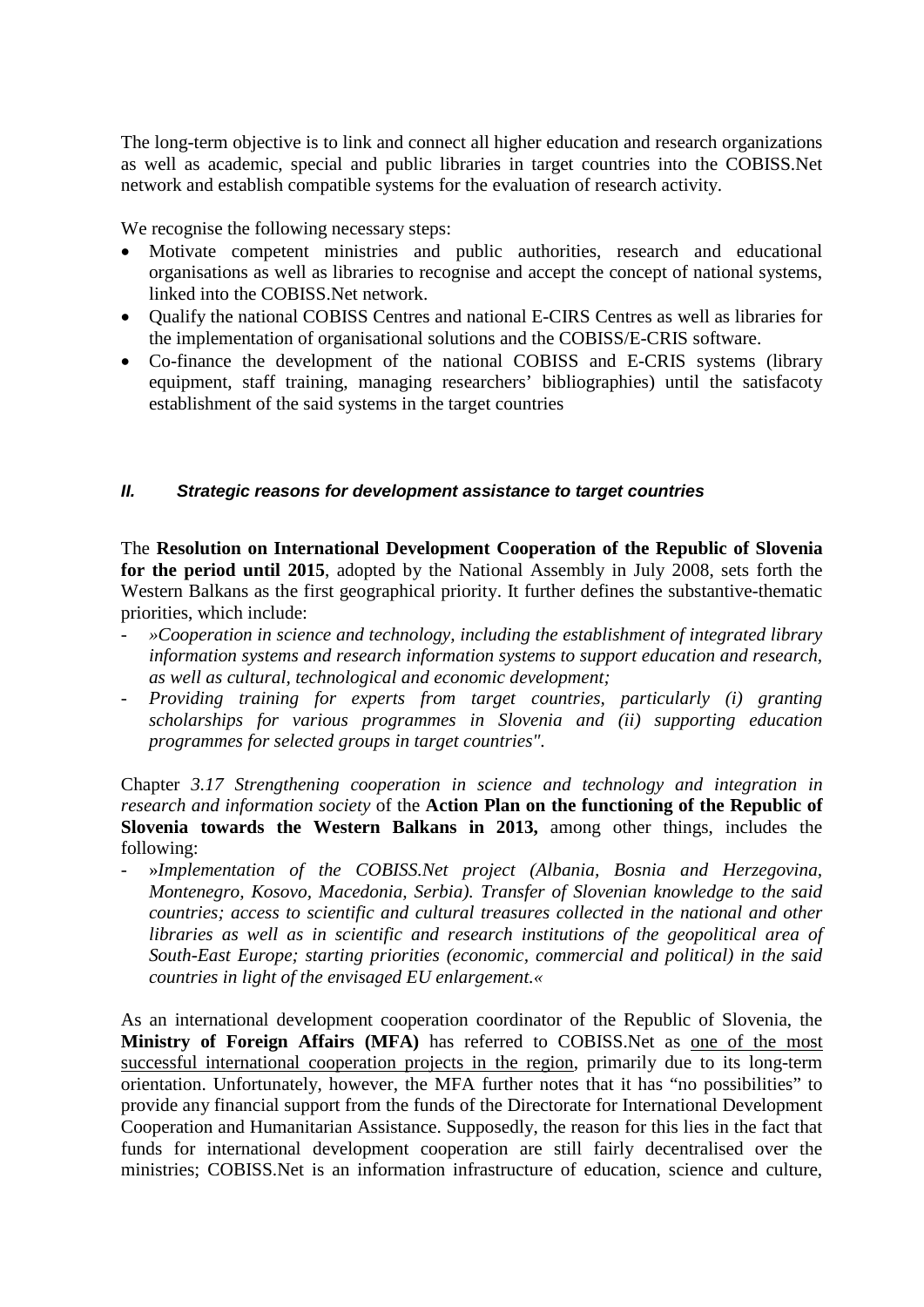which means that, in terms of content, it falls under the Ministry of Education, Science and Sport (MESS) and the Ministry of Culture. For this reason, COBISS.Net is not included in the **Framework Programme of International Development Cooperation and Humanitarian Assistance of the Republic of Slovenia for the period 2013–2015** as the Programme includes only the activities which are financed from the MFA funds, based on the following substantive priorities:

- *"strengthening good governance and the rule of law with emphasis on moving closer to joining the Euro-Atlantic structures,*
- *protection of the environment with emphasis on sustainable water management, and*
- *empowerment of women and care for the well-being of children*".

Until 2010, the project was occasionally financially supported by various ministries. Every year, however, IZUM faced many difficulties when trying to gather funds. In 2013, the **Government of the Republic of Slovenia** has been informed of the then Action Plan and has reached a special decision to recommend to the "ministries which implement the development assistance programmes to the Western Balkans countries to financially support the project". After that, however, the co-financing of the project came to a halt and all proposals for additional assistance to target countries were turned down.

#### *III. Activities and tasks within the COBISS.Net project*

In our role as a UNESCO regional centre, we divided all of IZUM's activities in 2014 into 10 topics:

- 1. Purchase of equipment and provision of installations in national COBISS centres
- 2. Translation of COBISS and E-CRIS user interfaces and manuals
- 3. COBISS applications instructors training
- 4. Purchase of computer equipment and provision of installations in libraries
- 5. Carrying out a postgraduate part-time study of librarianship (second Bologna cycle) in University of Skodra (Albania)
- 6. COBISS and E-CRIS user training
- 7. Co-financing the conversions of local databases (catalogues)
- 8. Co-financing the creation of bibliographic records for researchers' bibliographies in the national COBISS library systems
- 9. Conference COBISS 2014 covering travel and accommodation costs for participants
- 10. Other planning, coordinating, advising, etc.

Comparing to the year 2013 there are obviously some changes: there are no supports for ERA projects and access to foreign e-resources anymore. The main reasons are last year's results – there were quite lower than expected and we decided that costs are not eligible.

In line with the financial capacities and absorption abilities some of topics were more prominent, some less, and some not at all. Because of lack of expected financial resources the activity range has been much lower.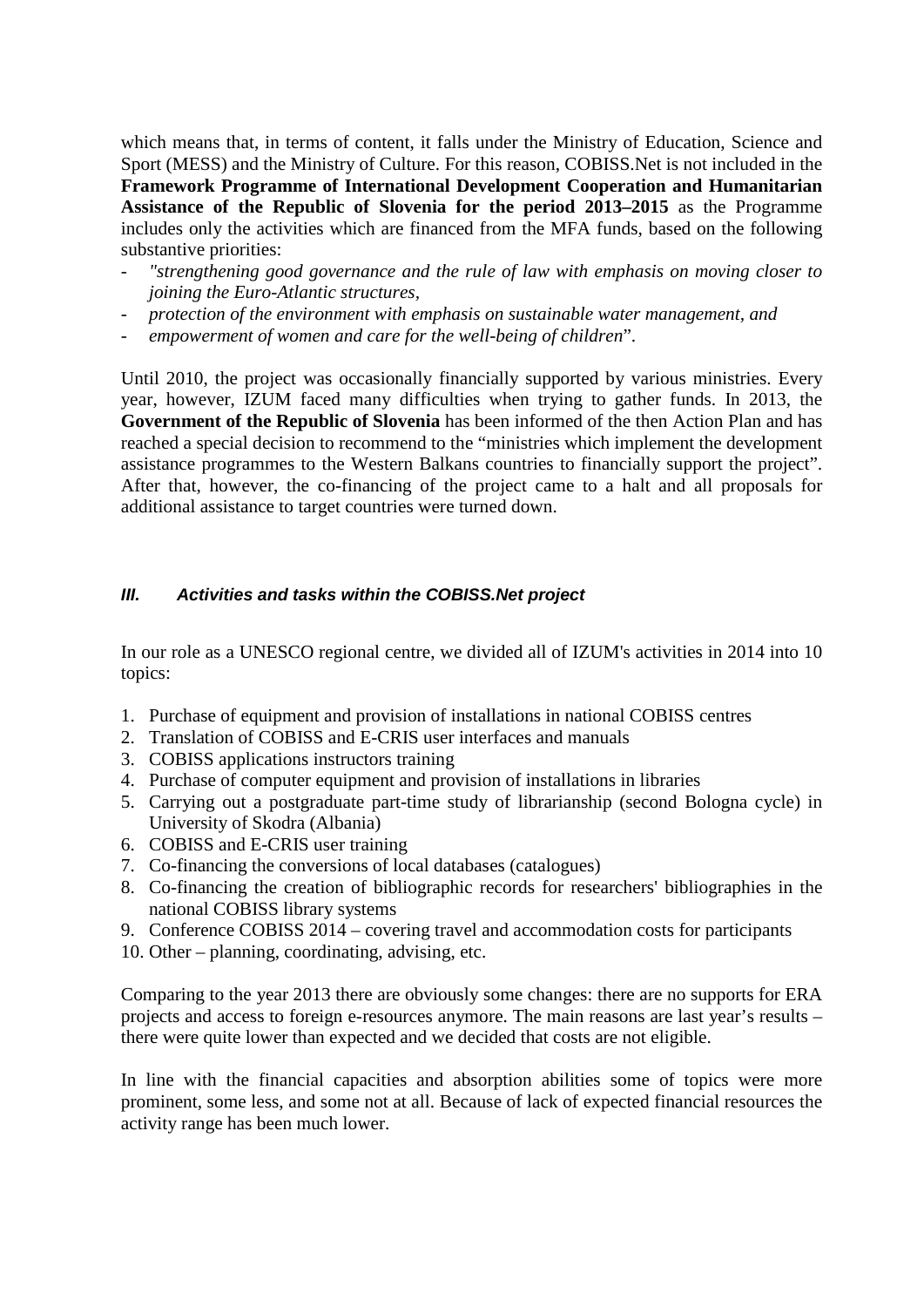As for items 1 (Purchase of equipment and provision of installations in National COBISS Centres) and 7 (Co-finance of local databases (catalogues) conversions), there were no real activities carried out.

Successful realisation has been achieved on item 2 (translating COBISS user interfaces and user manuals and other material). Translations have been prepared into Albanian, Serbian and English for updates of all current user manuals; the copy-editing process was carried out with already translated materials for the existing courses. Work was also underway on the translation of materials for new courses, which included presentations as well as all other documents, required for holding courses (questionnaires, attendance lists, etc.).

Item 5 has been blocked already in 2013 and regardless of our optimism and huge efforts the programme could not be started.

The item 4 has been focused only to Albania. We helped them by purchasing mostly printers and some PC's.

Items 3 and 6 (instructors and users training) was carried out on large scale (see below); exceptional success has been achieved in Albania.

Five Albanian libraries got the benefits of item 8 (financial support for creating bibliographic records).

The item 9 framework helped 120 participants from target countries to visit bi-annual COBISS Conference by covering their costs for travel and accommodation as follows: Albania (10 participants), Bosnia and Herzegovina (37 participants), Bulgaria (15 participants), Macedonia (3 participants), Montenegro (21 participants) and Serbia (34 participants).

Albania is taking giant steps. A very ambitious educational plan is going on, the number of included libraries is rising and lot of meetings and correspondence were taking place. The main goal, however, is to get the Albanian National Library to our road. We continued with our accelerated efforts to include new libraries in the COBISS.AL system and training new experts for the use of COBISS applications and services. In Tirana, seven different demanding courses from the regular training programme (three of them twice) were carried out for a total of 36 days. 47 attendants from 25 institutions took part.

In addition to holding the abovementioned courses from the regular training programme, as part of the training process for future cataloguers in Albania, training sessions for the acquisition of the required cataloguing permits (*licences*) for working within the COBISS system were carried out (creating and verifying test records, exams). At the same time, there were additional training sessions for local instructors for holding further courses. After completion, the participants of cataloguing-related courses continued the training process by creating their own records in test environments, while our "verifiers" checked them. The checking of test records for monographs, continuing resources and component parts is a very demanding task and meant a lot of extra work for our colleagues. In 2014, there were 11 exam dates (to acquire permits A, B1 and B2); 42 candidates took exams, only three of them failed. This means that 39 new permits were granted, so that there are currently (along with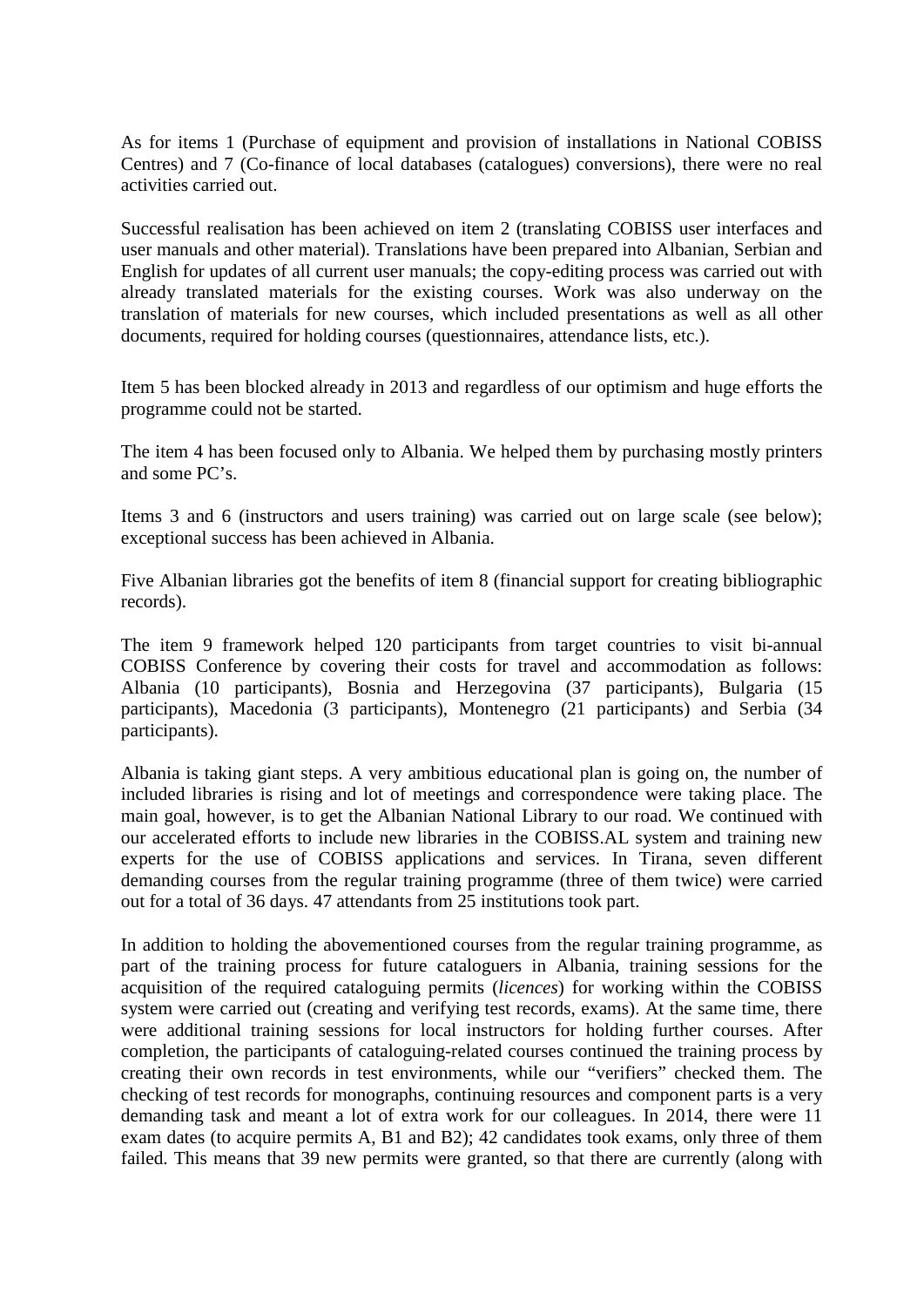the previously trained course instructor) 36 verified cataloguers with the required permits for creating new records in Albania.

Apart from training, there were also other activities for the inclusion of Albanian libraries in the COBISS system. Before a library actually joins the system, the current situation is checked and holdings minutes are prepared. Once the minutes are signed, the library is first included into COLIB (shared portal with data on libraries) and a training programme is created for the library. At the end of 2014, there were 25 Albanian libraries in the COBISS system (an additional 7 were added this year). New libraries were also added in Montenegro (1) and Serbia (2) as well as in the Republic of Srpska, which started the new year of 2014 as a new member of the COBISS.Net family (and successfully included 8 libraries throughout 2014). The total number of libraries outside Slovenia, participating in the COBISS.Net network, was 315 on the last day of the previous year.

In Bulgaria, the largest country in COBISS.Net and the only EU Member State in the region, we finally got a second library to the system. There were many activities regarding local databases analysis and conversion plans.

We expected some real push from Unesco regarding (especially) postgraduate part-time study of librarianship (second Bologna cycle) activites, but there were obviously no chances or opportunities.

In addition to all the mentioned activities that are a part of the international development aid programme, the following activities were carried out as part of regular horizontal, maintenance, infrastructure and additional tasks:

- Albania: At the beginning of 2014, the web portal COBISS.AL went live and the *COBISS/OPAC V6.1* software was installed. The held courses and exams for acquiring permits are listed separately (see above).
- Bulgaria: Great effort was put towards the inclusion of new libraries in the COBISS.BG system. A large amount of work was done on the analyses for the conversion of existing catalogues of potential new members. A new library from Dobrič signed the agreement to join the system.
- Bosnia and Herzegovina: The following courses were held: *Use of COBISS3 software: Records downloading and holdings*, *Use of COBISS3/Loan software*, *Use of stocktaking software*. The *COBISS/OPAC V6.1* software was implemented. A test stocktaking procedure was performed in one library.
- Montenegro*:* The following courses were held: *Use of COBISS3/Holdings software* (once), *Use of COBISS3/Loan software* (once), *Transition to COBISS3/Cataloguing* (seven times). The *Training* portal was activated and 22 test environments were prepared for the transition to COBISS3/Cataloguing. The new version of *COBISS/OPAC V6.1* software was implemented. Montenegro decided to abandon their own hardware system and began to use IZUM's hosting environment. The migration of all databases and catalogues as well as of the application environment from their own computer systems to IZUM's infrastructure (*hosting)* was of great importance.
- Macedonia: In four libraries, the COBISS3/Loan software module was implemented. In six libraries, the COBISS3/Loan test environment was installed. The following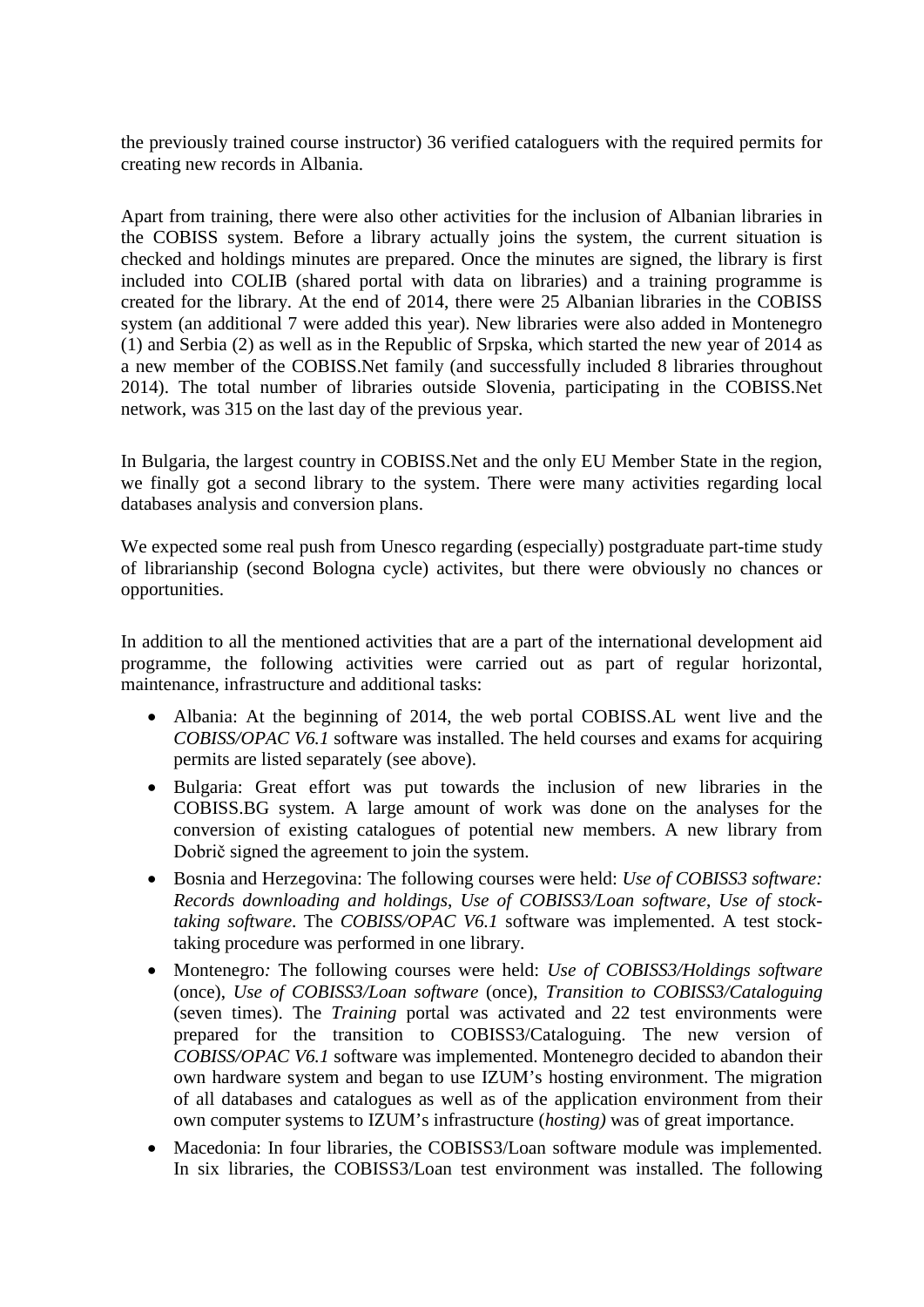courses were held: *Use of COBISS3 software: Records downloading and holdings* (twice), *Use of COBISS3/Holdings – serials* (once), *Use of COBISS3/Loan software*  (twice), *Use of COBISS2/Cataloguing – records creation* (once). The new version of *COBISS/OPAC V6.1* software was implemented.

- Republic of Srpska: In the youngest member country within COBISS. Net, seven new libraries joined the system in addition to the national library. We helped organise three courses for them, which were held by colleagues from other COBISS.Net countries (*Use of COBISS3 software: Records downloading and holdings* (twice) *and Use of COBISS3/Loan software* (once)).
- Serbia: Three courses were held: *Transition to COBISS3/Cataloguing*, *Use of stocktaking software* and *Use of COBISS3/Loan software*. As many as 21 libraries switched to *COBISS3/Cataloguing*, and six libraries started using *COBISS3/Loan*. We performed several specialised services (special reports, characters, scripts, etc.). Serbian National Library prolonged their contract for being part of COBISS.Net for another year.

OCLC/EMEA invited us to their internal conference as they consider us an important factor in the geographic area of South-Eastern Europe and would like to intensify our cooperation.

### *IV. Development (sub)projects*

#### **P1 – Establishing authority control for personal names within the COBISS.BG system**

In 2014 the user interface for *COBISS3/Cataloguing* and *COBISS/OPAC* were tested. The impact of model of bibliographic and authority records in Bulgarian system to other national systems in COBISS.Net was analysed. The new structure is confirmed as being full scale reliable.

The users' testing plan has been forwarded to the 2015 (request by the Bulgarian National Library). The educational plan for future Bulgarian instructors for two new courses (*COBISS3/Cataloguing – the CONOR Redaction* and *The Transition to Cataloguing with Authority Control*) is prepared.

At the end of 2014, the Bulgarian National Library edited 36,961 new authority records via conversions and created additional 46,920 new records.

The project is finished!

#### **R25 – Establishing of the Central Users Registry in COBISS.Net**

Support for Cyrillic script has been implemented up to the testing phase. All partners are participating with their local registry records. Translations are going on.

#### **R26 – Introducing the COBISS3/Cataloguing software module to COBISS.Net**

The continuing task is going on. In 2014, the test environments are established in all COBISS national systems. The most intensive transition to the 3<sup>rd</sup> COBISS cataloguing generation is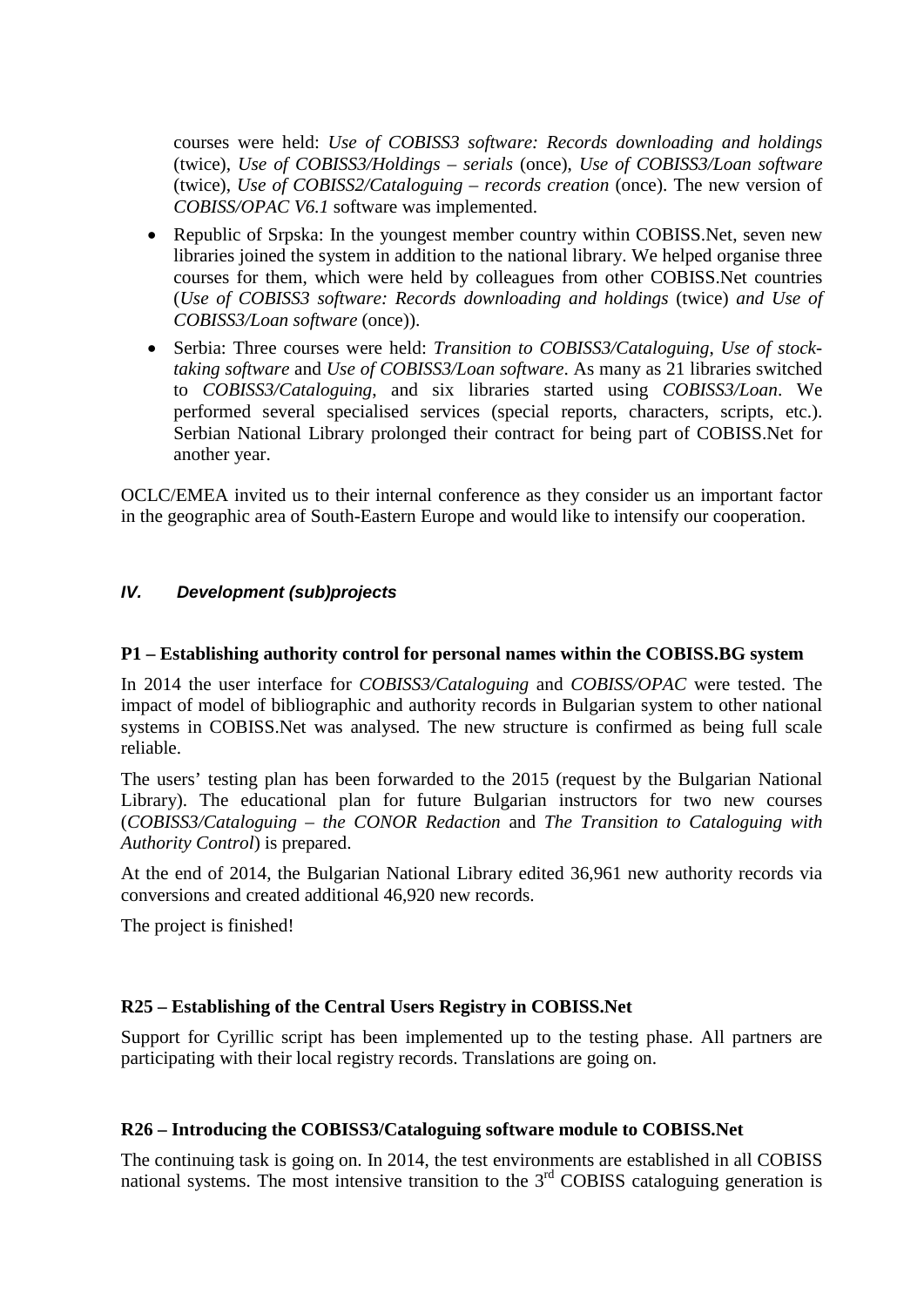taking place in Serbia. There were 26 test environments there and 22 libraries concluded their preparations and successfully started within new environment. Montenegro is also very successful – there are 22 out of 27 libraries now in testing phase of transition.

We will continue with this task in 2015.

## **R27 – Creating an authority records database for subject headings in the COBISS.BG system**

The conversion of the Bulgarian authority records database for subject heading has been done in 2014. There are 11,797 authority records installed on the production level; all of them were verified in IZUM and the Bulgarian National Library.

## **R28 – Introducing the COBISS3/Acquisitions software module to COBISS.Net**

In 2014, we started with the introduction and implementation of the COBISS3/Acquisitions software module to other countries. In Serbia and Macedonia new instructors got appropriate licenses and in those countries the process of implementation has already started. On the other hand, Bosnia and Macedonia needed more direct help form IZUM.

We will continue with this task in 2015.

#### *V. Statistics*

The following section is bringing up some statistics and graphs representing results and achievements of IZUM's work in the region in 2014. Slovenian libraries and their data are excluded (except in the bibliographic records cross-reference tables).



Pic 1: COBISS.Net Libraries Growth (total)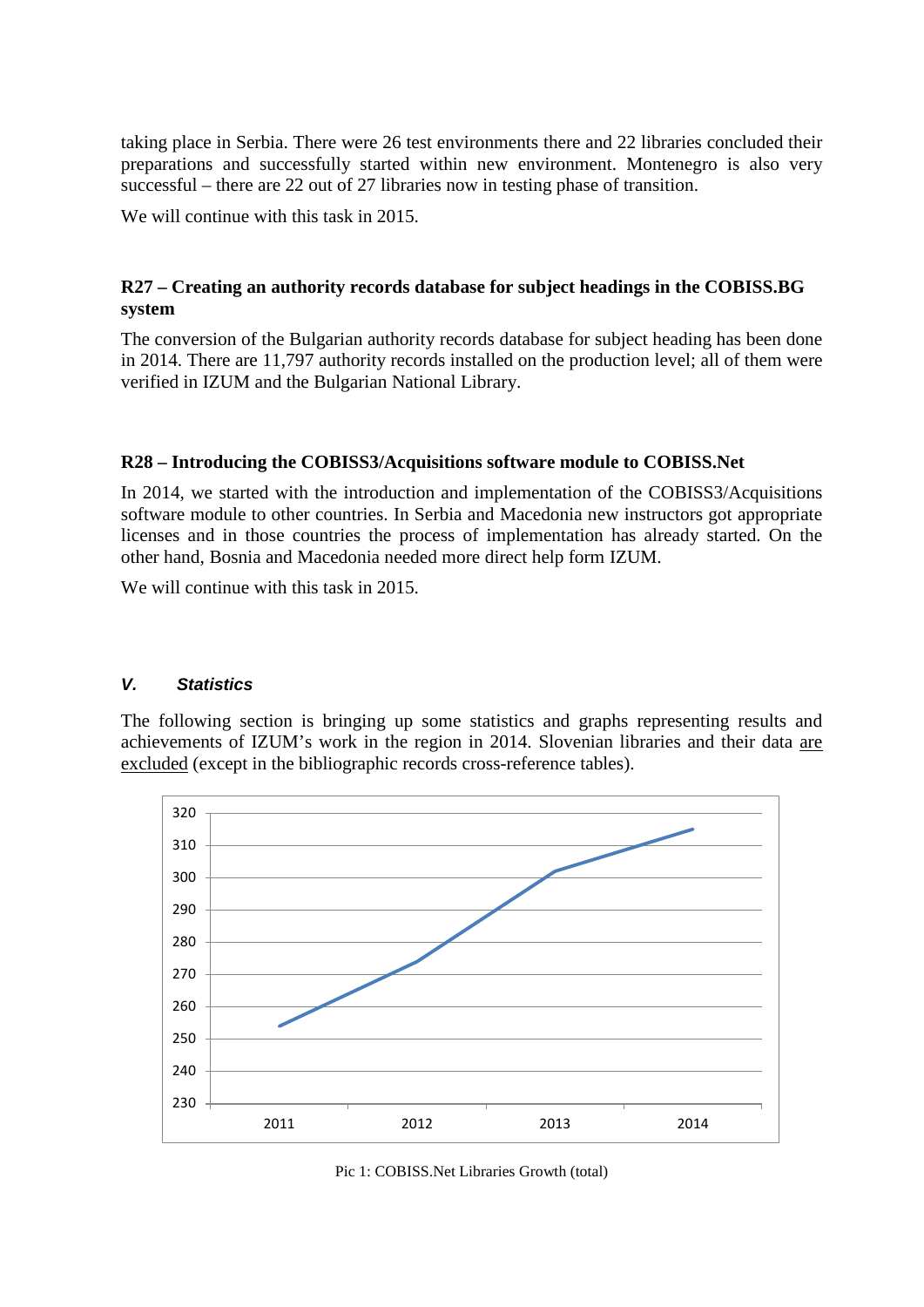

Pic 2: COBISS.Net Libraries (per library type)

| Union catalogues COBIB bibliographic records - 31. 12. 2014 |                 |                 |                 |                 |                 |                  |          |                 |              |  |  |  |
|-------------------------------------------------------------|-----------------|-----------------|-----------------|-----------------|-----------------|------------------|----------|-----------------|--------------|--|--|--|
|                                                             | <b>COBIB.SI</b> | <b>COBIB.SR</b> | <b>COBIB.MK</b> | <b>COBIB.CG</b> | <b>COBIB.BH</b> | COBIB.BG         | COBIB.AL | <b>COBIB.RS</b> | <b>Total</b> |  |  |  |
| Monographs                                                  | 2.649.249       | 1.830.233       | 401.578         | 279.779         | 382.821         | 477.582          | 68.907   | 70.233          | 6.160.382    |  |  |  |
| Comp. parts                                                 | 409.832         | 122.493         | 26.092          | 8.190           | 872             | 22               | 371      | 212             | 568.084      |  |  |  |
| Serials                                                     | 110.394         | 71.376          | 11.600          | 3.031           | 7.905           | 39.600           | 2.329    | 118             | 246.353      |  |  |  |
| Articles                                                    | 1.233.994       | 750.346         | 115.137         | 72.398          | 14.490          | 423.689          | 7.833    | 5.821           | 2.623.708    |  |  |  |
| Perf. works                                                 | 114.341         | 2.378           | 354             | 101             | 310             | $\Omega$         | 55       | $\theta$        | 117.539      |  |  |  |
| Other                                                       | 7.698           | 3.734           | 257             | $\Omega$        | 488             |                  | 34       |                 | 12.213       |  |  |  |
| <b>Total</b>                                                | 4.525.508       | 2.780.560       | 555.018         | 363.499         | 406.886         | 940.894          | 79.529   | 76.385          | 9.728.279    |  |  |  |
| $w/$ RSR<br>code                                            | 1.448.948       | 160.044         | 3.510           | 16.858          | 11.617          | $\boldsymbol{0}$ | 563      |                 | 1.641.541    |  |  |  |

Pic 3: Union catalogues COBIB bibliographic records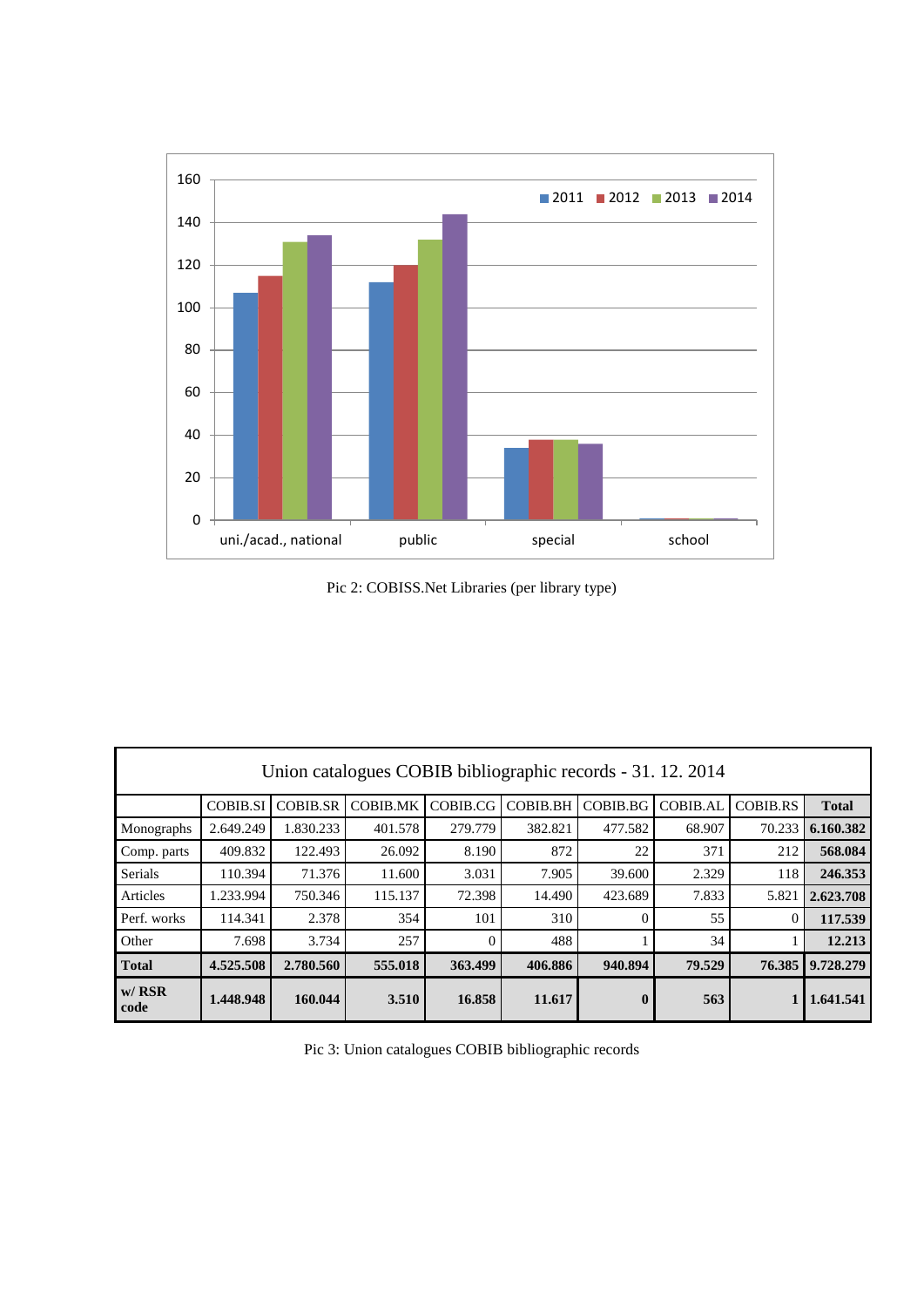| Bibliographic records exchange from 1.1.2014 until 31.12.2014 |                 |                 |                 |          |                 |          |                 |                 |              |  |  |
|---------------------------------------------------------------|-----------------|-----------------|-----------------|----------|-----------------|----------|-----------------|-----------------|--------------|--|--|
| COBISS.Net                                                    | From            | From            | From            | From     | From            | From     | From            | From            | <b>Total</b> |  |  |
|                                                               | <b>COBIB.SI</b> | <b>COBIB.SR</b> | <b>COBIB.MK</b> | COBIB.CG | <b>COBIB.BH</b> | COBIB.BG | <b>COBIB.AL</b> | <b>COBIB.RS</b> |              |  |  |
| <b>COBISS.SI</b>                                              | $\Omega$        | 907             | 104             | 79       | 159             | 17       |                 | 15              | 1.281        |  |  |
| <b>COBISS.SR</b>                                              | 4.283           | 0               | 382             | 645      | 1.101           | 296      | $\Omega$        | 103             | 6.810        |  |  |
| <b>COBISS.MK</b>                                              | 1.087           | 3.166           | $\Omega$        | 48       | 70              | 102      | $\Omega$        | $\theta$        | 4.473        |  |  |
| COBISS.CG                                                     | 1.412           | 16.984          | 399             | $\Omega$ | 298             | 36       | $\Omega$        | $\theta$        | 19.129       |  |  |
| <b>COBISS.BH</b>                                              | 1.123           | 2.025           | 40              | 83       | $\theta$        | 4        | $\Omega$        | $\theta$        | 3.275        |  |  |
| COBISS.BG                                                     | 24              | 56              | 4               |          | $\overline{2}$  | $\Omega$ | $\Omega$        | $\Omega$        | 87           |  |  |
| <b>COBISS.AL</b>                                              | 5               |                 | $\Omega$        | $\theta$ | $\theta$        | $\theta$ | $\theta$        | $\theta$        | 6            |  |  |
| <b>COBISS.RS</b>                                              | 336             | 6.444           | 224             | 1.315    | 625             |          | $\Omega$        | $\theta$        | 8.945        |  |  |
| <b>Total</b>                                                  | 8.270           | 29.583          | 1.153           | 2.171    | 2.255           | 456      | $\mathbf 0$     | 118             | 44.006       |  |  |

Pic 4: Bibliographic records exchange



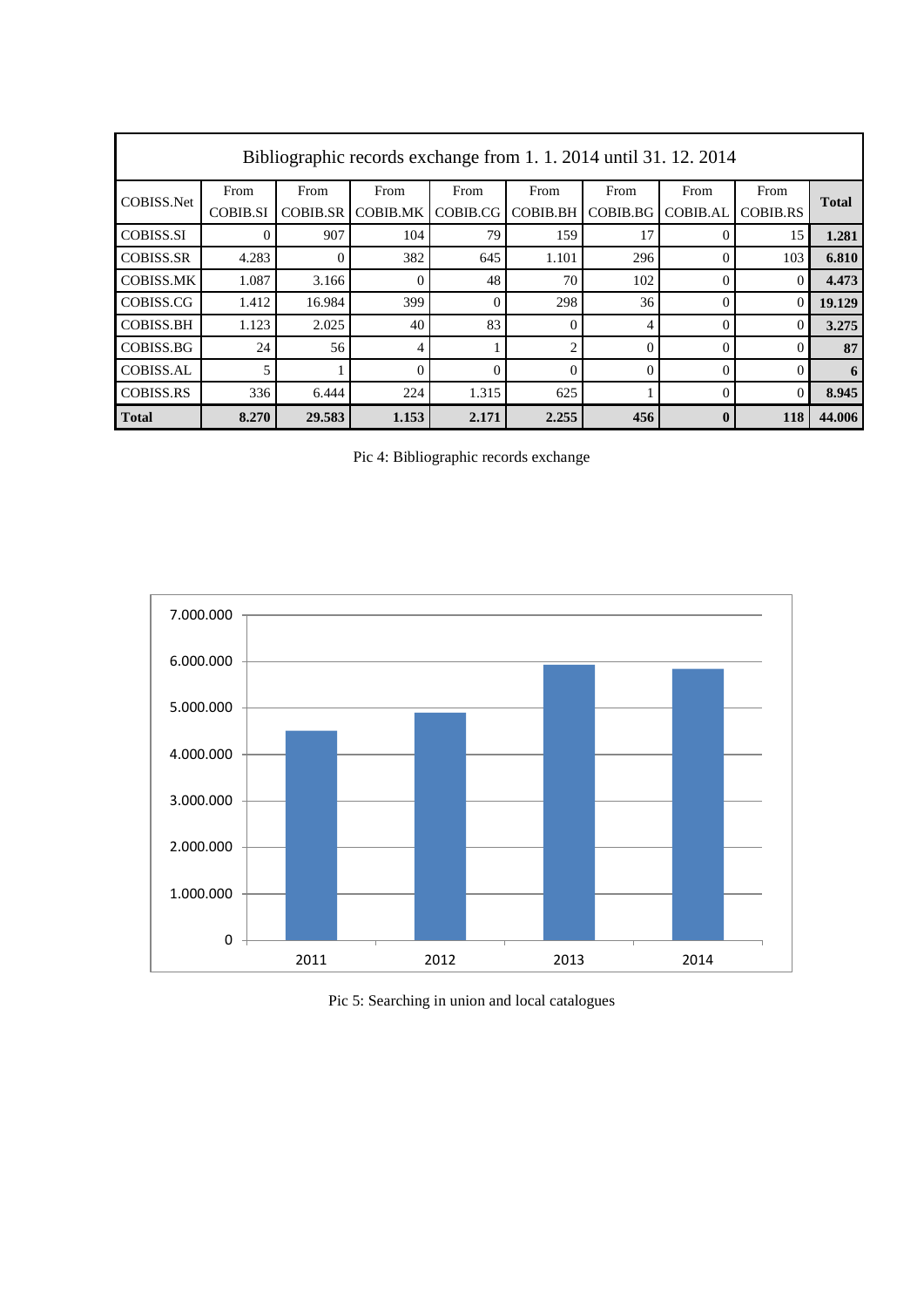





Pic 7: Web bibliographies printing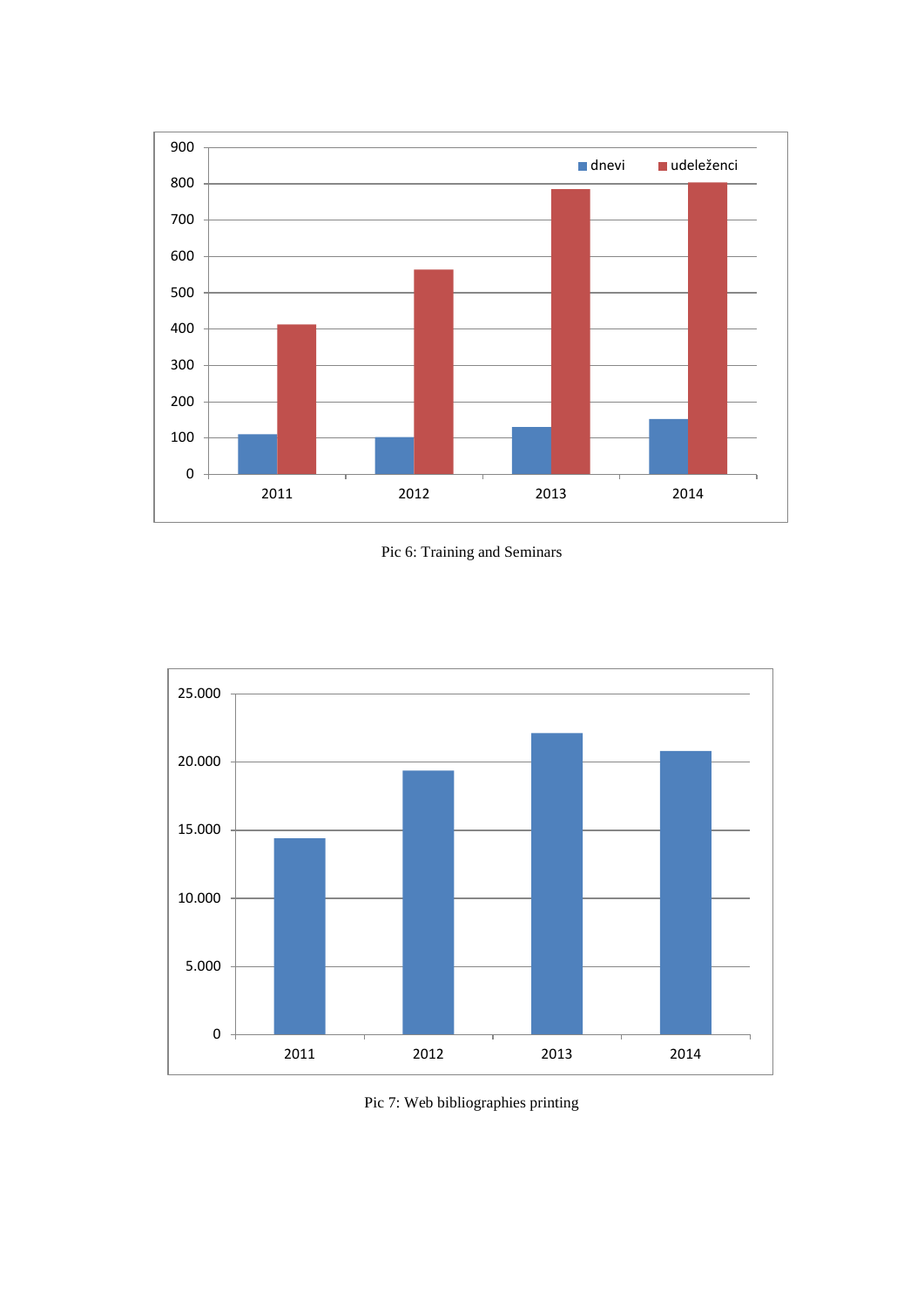

Pic 8: Loaning/Circulation (total)



Pic 9: Loaning/Circulation (per countries)